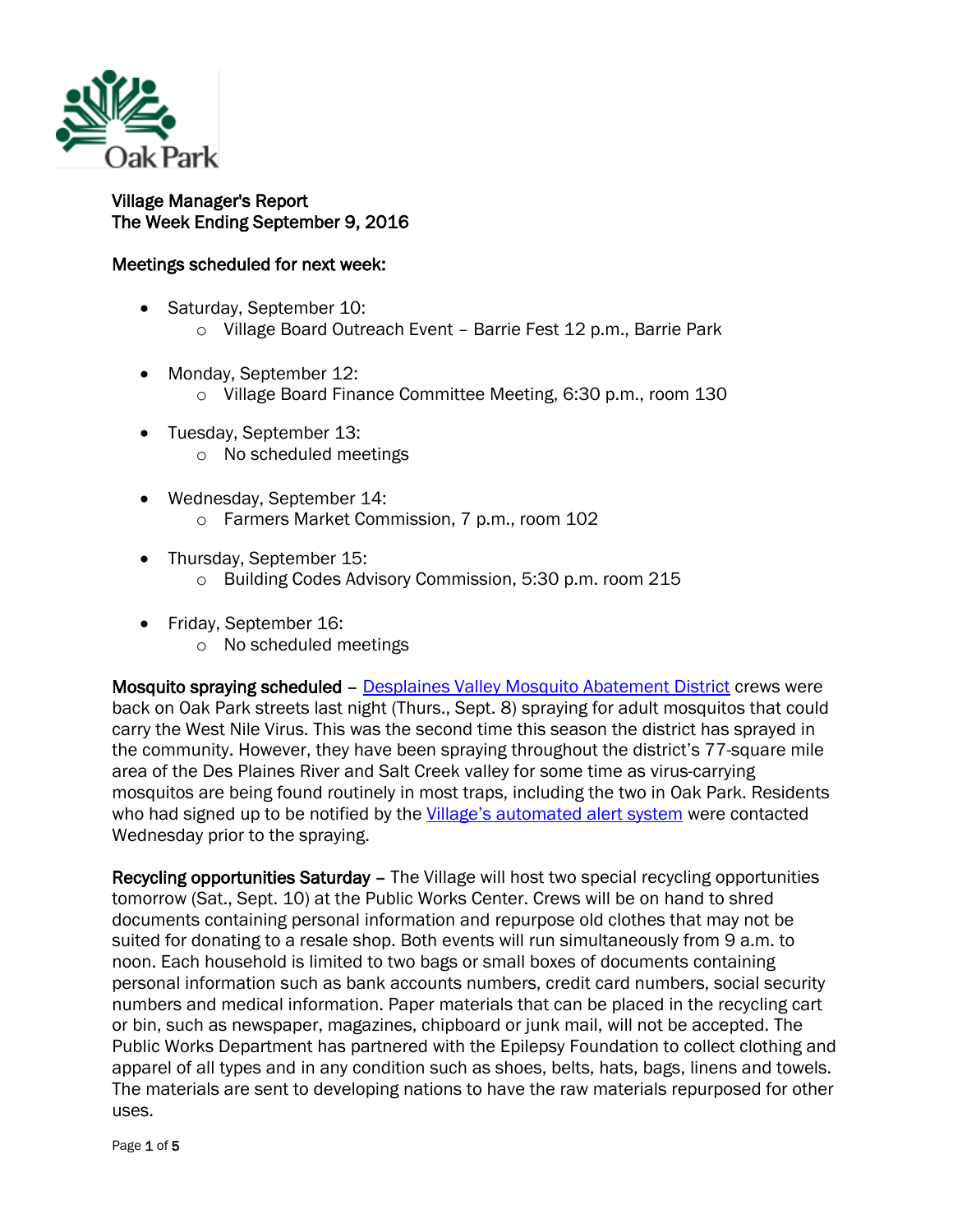Safe school walking routes online - As a part of its participation in the **Illinois Safe Routes to** [School Program,](http://www.idot.illinois.gov/transportation-system/local-transportation-partners/county-engineers-and-local-public-agencies/safe-routes-to-school/index) the Village now offers an interactive [Safe School Route layer in](https://apps.gisconsortium.org/MapOfficePublic/Default.aspx?extent=1116323.719,1890430.435,1148146.636,1913477.310&map=vector&co=Oak%20Park-Safe%20School%20Route-0)  MapOffice<sup>TM.</sup> The layer highlights the safest routes for children to take when walking to each of the community's 10 public elementary schools. Administered by the Illinois Department of Transportation, the Safe Routes to School Program is designed to improve public safety and promote healthy alternatives for children to get to school. The Village has participated in the program for many years, but has relied on static maps to illustrate the safest walking route to each of the schools. The new online feature is a layer accessible from multiple locations, including via an address search at [www.oak-park.us/maps](http://www.oak-park.us/maps) and under the *Quick Links* tab from any page on the Village website. The new feature will be promoted to the community in the days ahead, but you can [click here for a direct link to the Safe School layer.](https://apps.gisconsortium.org/MapOfficePublic/Default.aspx?extent=1116323.719,1890430.435,1148146.636,1913477.310&map=vector&co=Oak%20Park-Safe%20School%20Route-0)

Parking survey underway – The Parking & Mobility Services Department is conducting an online survey to gather public input on current regulations and possible changes in Y2, Y3 and Y4 parking zones. These zones are in the area generally bounded by Harlem Avenue, South Boulevard, Oak Park Avenue and Madison Street. The Transportation Commission will review the survey results as part of its plan to prepare recommendations for consideration by the Village Board later this fall. The scope of the survey is very limited and promotion efforts have been targeted to those who park and live in the study area. Efforts to solicit participation include strategically placed temporary parkway signs and postcards distributed to permit holders. You can review the brief survey at [www.oak-park.us/whatdoyouthink.](http://www.oak-park.us/whatdoyouthink)

Storm response – The brief, but fierce thunderstorm that swept through the Village at about 12:30 p.m. Wednesday (Sept. 7) damaged trees, homes and vehicles in southeast Oak Park. Most of the damage occurred south of I-290 in an area from about Austin Boulevard to Elmwood Avenue. Crews from the Streets and Forestry divisions worked with private contractors until about 6 p.m., Thursday, cleaning up branches that had blocked streets and damaged vehicles and homes. Fillmore Avenue was blocked in five separate locations with downed trees and limbs. In addition, a parkway tree fell on homes at 1120 and 1122 S. Harvey Ave, causing damage that is still being assessed. Forestry crews continued working in the area the remainder of the week, removing broken hanging limbs and inspecting trees for other damage.

New bicycle parking facilities – Bicyclists soon will have dedicated areas that include all the tools necessary to perform basic repairs and maintenance such as changing a flat tire and adjusting brakes and derailleur gears. The new *fixit stations* are part of a project that also will bring new bicycle parking shelters and racks to areas adjacent to parking lots on Harrison Street (North Lot and Lot 87), North Boulevard and Forest Avenue (Lot 10), and Oak Park Avenue south of Garfield Street (Lot 15). Construction notification letters were sent this week to parking permit holders who will be affected. The projects will include resurfacing existing pavement and replacing some curbs and gutters as well as sidewalk and landscaping improvements. Eighty percent of the project costs are funded by the Congestion Mitigation and Air Quality (CMAQ) program.

Village Hall garage repairs – Work on the Police garage at Village Hall this week focused on sandblasting to remove rust from the steel rebar of the roof structure exposed when the roadway by the south entrance was removed. Concrete for the roadway deck could be poured as early as next week depending on the progress of the sandblasting. While the sandblasting has not been as loud as was the jack hammering to remove the pavement,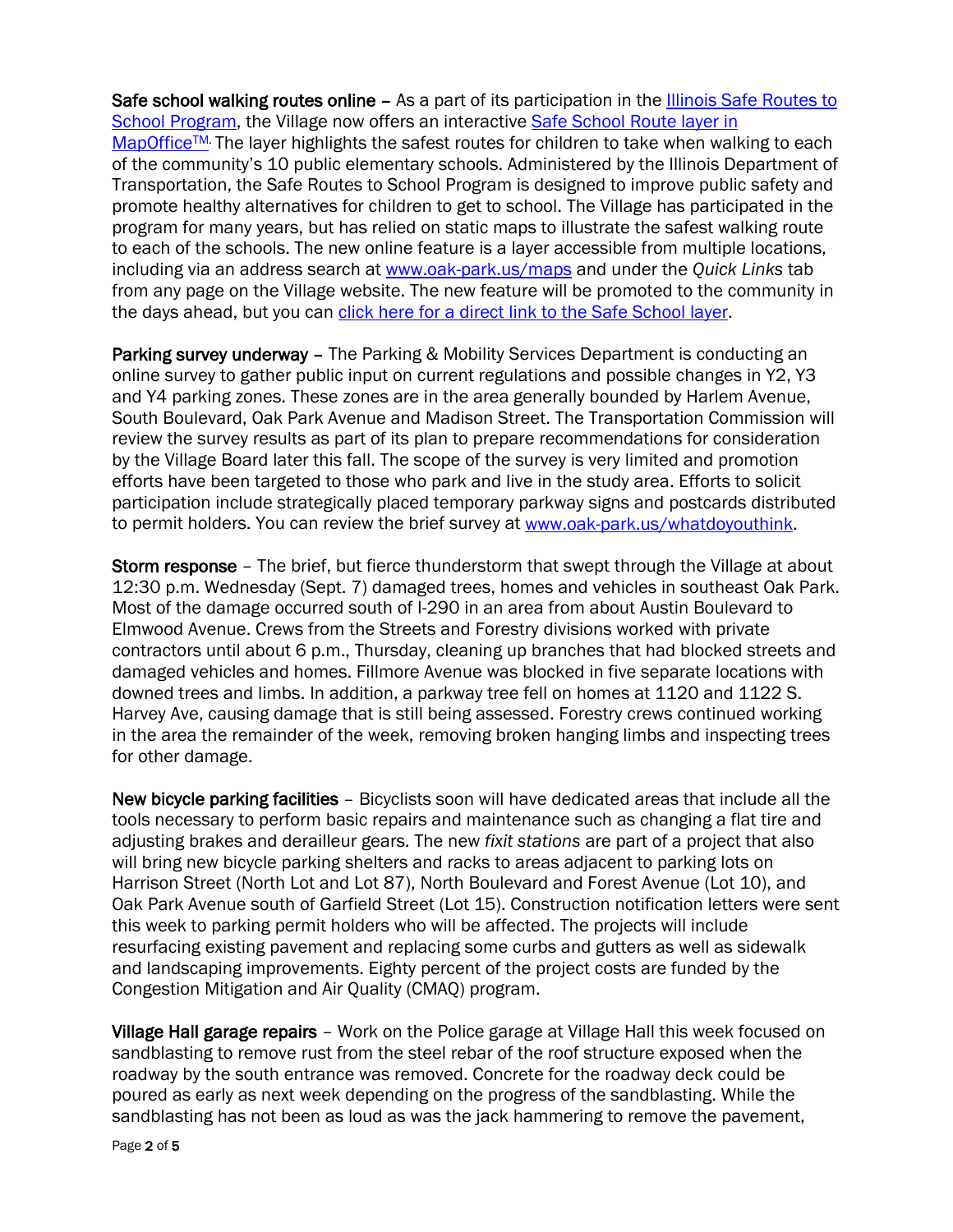staff and visitors have had to contend with more dirt and dust during this phase of the project. Tarps are in place to shield pedestrians from any debris and sand dust as they enter via the golf-course style bridge providing access to the south door from the parking lot. Building access also has been maintained at the Lombard Avenue entrance for persons with disabilities.

Chicago Avenue construction – Work continued this week on tasks related to the statemanaged repaving of Chicago Avenue from Harlem Avenue to Austin Boulevard. Crews worked on the south side of the street removing sections of curbs and sidewalk crossings east of Linden Avenue, and poured new concrete for curbs and gutters between Forest and Elmwood avenues. The new crossings will ensure compliance with the Americans with Disability Act. An environmental subcontractor was on site this week by the Harlem Avenue business district performing borings to test the soil for disposal. ComEd also is completing work on Chicago Avenue at Marion Street. The sidewalk on the north side of the street has remained open to serve as the **Safe Route to School** route, with key north/south crossings at major intersections available to pedestrians.

Downtown construction – Traffic barriers along Lake Street at Forest Avenue were removed this week as Vantage Oak Park moves closer to completion. However, traffic disruptions likely will return temporarily next week for paving and striping. To the west, right-of-way work related to the Elevate Oak Park project resumed with installation of a permanent concrete patch on the 1100 block of North Boulevard and a catch basin inlet at the alley. The contractor also cut and capped the water main at Harlem Avenue and Westgate Street, and removed a valve vault, work that was performed at night in accordance with the state construction permit. On South Boulevard, the developer of the property at 1111 is completing frontage and façade improvements while the streetscape contractor awaits delivery of bicycle parking rings and shelter materials. Improvements to the building are expected to continue through at least next week, after which the streetscape contractor plans to begin some preliminary work required for excavation. The contractor continues to be responsible for all maintenance within the project limits.

Fire Department activity report – August saw an increase in fires/hazardous conditions and alarm-initiated calls, but calls for emergency medical services returned to normal seasonal levels. Of the 599 calls received in August, EMS calls represented about 60 percent of the total, followed by 100 general service calls (17 percent), 59 alarm-initiated (10 percent), 41 fires/hazardous conditions (7 percent) and 37 good intent (6 percent). So far this year, the department has responded to 4,429 calls for services with an average response time of about four minutes and 30 seconds. Crews responded to four structure fires in August, but only one resulted in significant damage – a rooftop fire on the West Cook YMCA on Marion Street likely caused by workers that did not reach any inside areas. However, two firefighters succumbed to heat exhaustion and were transported to a local hospital where they were treated and released. Fire Prevention Bureau personnel continued inspections at the new high rise at 150 Forest Avenue, inspecting fire protection systems as occupancy expands to additional floors. Personnel also met with representatives of the new Elevate Oak Park development under construction a little further west on Lake Street to discuss and plan fire protection issues, and begin inspections of the construction site for life-safety and initial fire protection requirements.

Miscellaneous project updates – Work this week on the pedestrian crossing beacon at Chicago and Harvey avenues included excavating, forming and pouring new concrete hand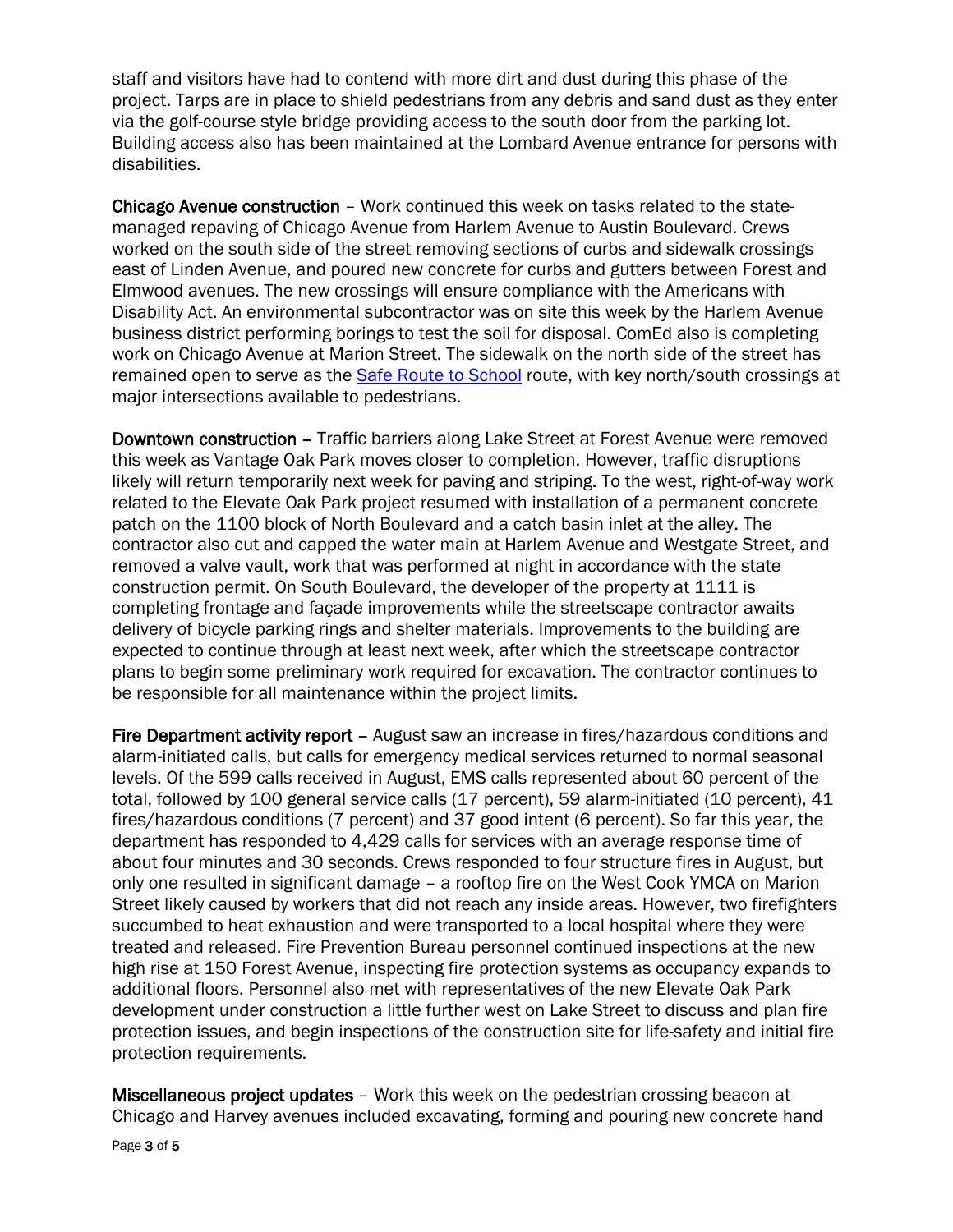holes, signal pole foundations and controllers on each corners. Excavation for the pedestrian/bicycle path also began in preparation for the new signal poles that will are expected to arrive soon from the manufacturer. Now that the new ornamental street lights are in and functioning on Harrison Street between Ridgeland Avenue and Austin Boulevard, crews are focusing on restoration. All concrete replacement work has been completed and parkway topsoil placed, with only a few remaining sections awaiting new sod. Brick replacement should begin sometime next week.

Street repair - Resurfacing work continued this week with the leveling binder layer installed on the 100 and 200 blocks of South Harvey Avenue, Pleasant Street from East Avenue to Scoville Avenue and on the 600 block of Lyman Avenue. Curbs and sidewalks were removed on the 100 and 200 blocks of South Cuyler Avenue and sewer adjustments made on Harvey, Pleasant, Lyman, and Cuyler avenues in preparation for repaving. Crack filling to prolong pavement life neared completion this week, with only a few locations remaining on South Boulevard.

Water/sewer main replacement – The season's second round of water and sewer improvement projects continued this week with material and equipment delivered to the Highland Avenue site. Underground work was scheduled to begin this week on the 600 block, which is closed to all but emergency vehicles.

Public Works activities – In addition to combining resources to clean up from Wednesday's thunderstorm, Public Works crews focused primarily on routine tasks. Street Division crews began pavement opening repairs where utility repairs had been made at 826 Woodbine Ave. and 427 Wisconsin Ave., with asphalt to be applied next week. Division crews also repaired brick pavement in the alley behind 300 S. Grove Ave. and in front of 1112 Lake St. Water & Sewer Division crews repaired a sink hole at 606 Forest Ave. and a sewer lateral at 721 N. Grove Ave., as well as upgraded a water service at 919 N. Elmwood Ave. as part of the lead abatement program. Street Lighting Division crews replaced a traffic signal knocked down in an accident on the southeast corner of Madison and Home avenues and repaired a pedestrian crossing signal at Jackson Boulevard and Cuyler Avenue. Forestry Division crews completed pruning parkway trees along Chicago Avenue in preparation for the repaving project and pruned trees along the Kenilworth Avenue median as part of general improvements. Building Maintenance Division staff continued directing the contractor involved in the Village Hall refurbishing project, which includes replacing carpeting and furniture, and painting. Work currently is focused on the Parking Services Center areas, as staff has been move temporarily into room 101.

Employee news – John Kramer has been selected as the Office Manager in the Finance Department. John, who joined the Village in May as a temporary contractor to assist with day to day accounting and budget analysis, quickly demonstrated great aptitude and enthusiasm for municipal finance. When applicants were sought for the newly created office manager position, he proved to be an ideal candidate. John is a seasoned professional with an accounting degree from Elmhurst College and is a registered CPA in Illinois. Prior to joining the Village, John served as finance director for a well-known retirement community and as controller for a real estate development and management company. As the new Finance Office Manager, John will be in charge of payroll functions and assist in other areas such as purchasing, budgeting, day to day accounting and general oversight of department operations. In other employee news, two new probationary firefighter/paramedics were